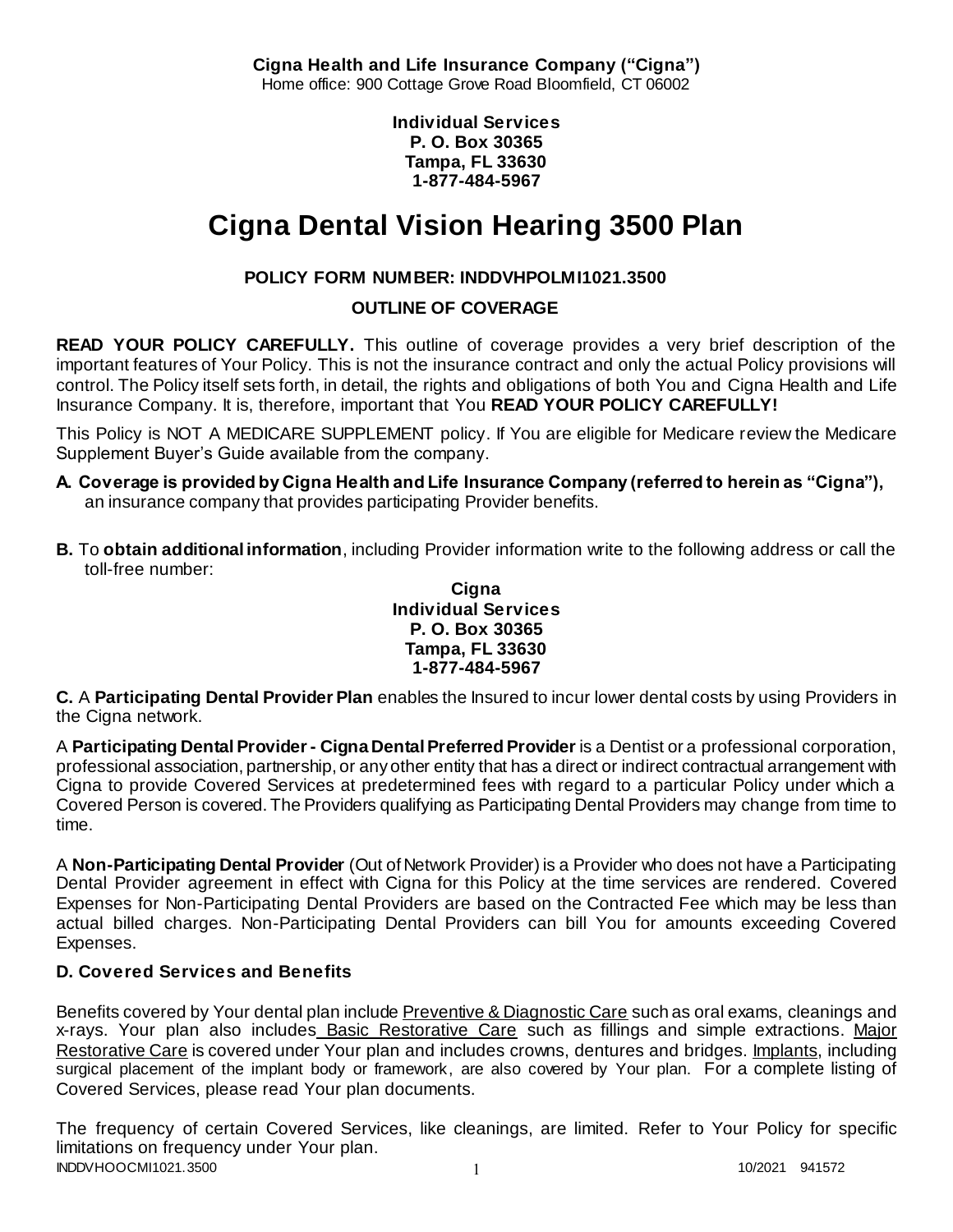## **Benefit Schedule**

The benefits outlined in the table below show the payment percentages for Covered Expenses **AFTER** any applicable Deductibles have been satisfied unless otherwise stated.

# **CIGNA DENTAL, VISION, AND HEARING INSURANCE** *The Schedule*

#### **For You and Your Dependents**

#### **The Schedule – Dental Benefits**

If You select a Participating Dental Provider, Your cost will be less than if You select a Non-Participating Dental Provider.

#### **Emergency Services**

The Benefit Percentage payable for Emergency Services charges made by a Non-Participating Dental Provider is the same Benefit Percentage as for Participating Dental Provider Charges. Dental Emergency services are required immediately to either alleviate pain or to treat the sudden onset of an acute dental condition. These are usually minor procedures performed in response to serious symptoms, which temporarily relieve significant pain, but do not effect a definitive cure, and which, if not rendered, will likely result in a more serious dental or medical complication.

#### **Dental Deductibles**

Dental Deductibles are expenses to be paid by You or Your Dependent. Dental Deductibles are in addition to any Coinsurance. Once the Dental Deductible maximum in The Schedule has been reached You and Your family need not satisfy any further dental deductible for the rest of that year.

#### **Participating Dental Provider Payment**

Participating Dental Provider services are paid based on the Contracted Fee agreed upon by the Provider and Cigna.

#### **Non-Participating Dental Provider Payment**

Non-Participating Dental Provider services are paid based on the Contracted Fee.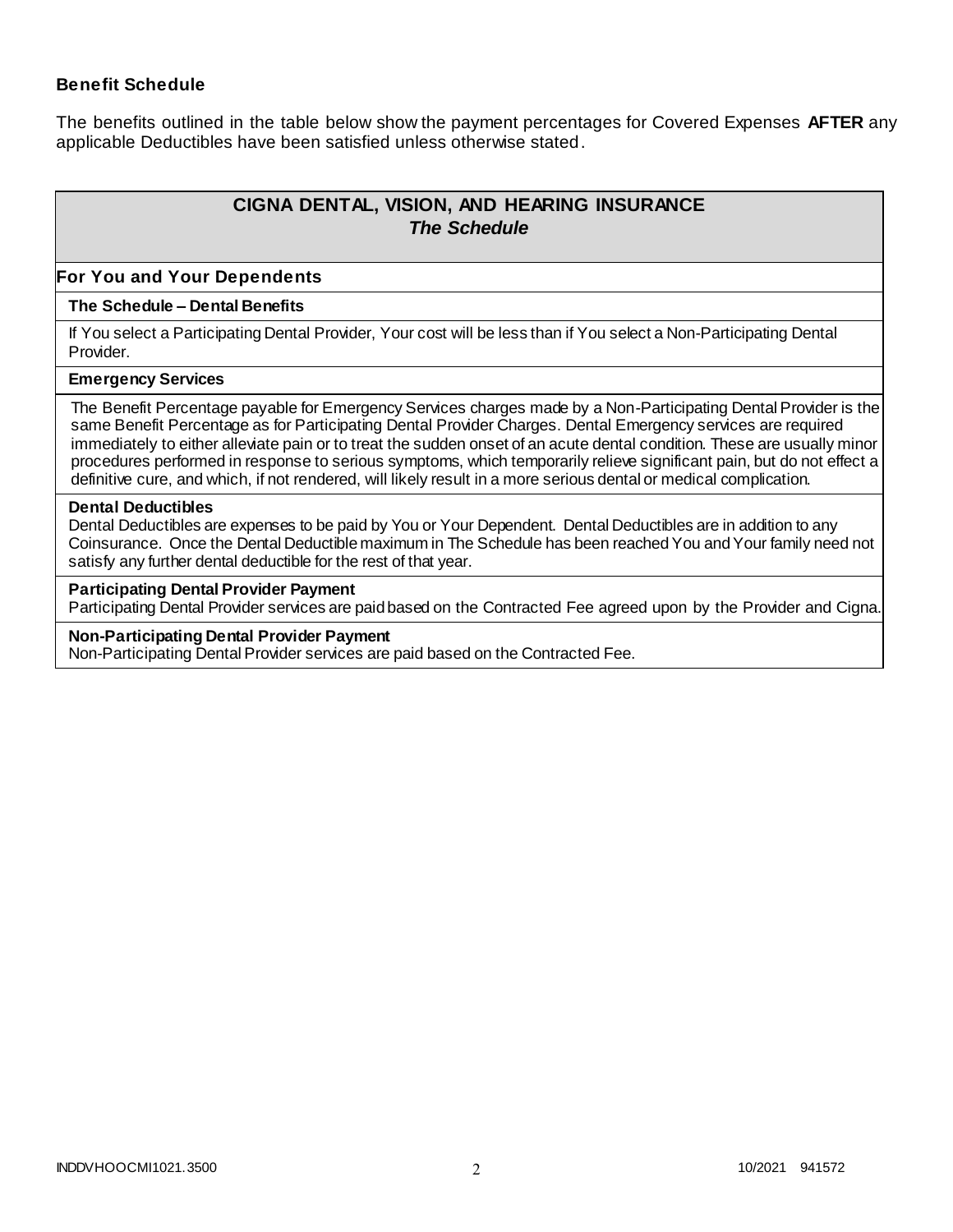| DENTAL BENEFIT HIGHLIGHTS                                                                                                                                                                                                                                                 |                                                  |
|---------------------------------------------------------------------------------------------------------------------------------------------------------------------------------------------------------------------------------------------------------------------------|--------------------------------------------------|
| Classes I, II, III, IX<br><b>Calendar Year Maximum</b>                                                                                                                                                                                                                    | \$2,500 per person                               |
| <b>Class IX Lifetime Maximum</b>                                                                                                                                                                                                                                          | \$2,000 per person                               |
| <b>Calendar Year Dental Deductible</b>                                                                                                                                                                                                                                    |                                                  |
| Individual                                                                                                                                                                                                                                                                | \$100 per person                                 |
|                                                                                                                                                                                                                                                                           | Not Applicable to Class I                        |
| Class I                                                                                                                                                                                                                                                                   | The Percentage of Covered Expenses the Plan Pays |
| Preventive Care<br>Oral Exams<br><b>Routine Cleanings</b><br>Routine X-rays<br>Non-Routine X-rays<br><b>Fluoride Application</b><br><b>Sealants</b><br>Space Maintainers (non-orthodontic)<br>Emergency Care to Relieve Pain                                              | 100%                                             |
| <b>Class II</b>                                                                                                                                                                                                                                                           | The Percentage of Covered Expenses the Plan Pays |
| <b>Basic Restorative</b><br>Fillings<br>Surgical Extraction of Impacted Teeth<br>Oral Surgery, Simple Extractions<br>Relines, Rebases, and Adjustments<br>Repairs - Bridges, Crowns, and Inlays<br>Repairs - Dentures                                                     | 80% after dental deductible                      |
| <b>Class III</b>                                                                                                                                                                                                                                                          | The Percentage of Covered Expenses the Plan Pays |
| <b>Major Restorative</b><br>Crowns / Inlays / Onlays<br>Root Canal Therapy / Endodontics<br><b>Minor Periodontics</b><br><b>Major Periodontics</b><br>Oral Surgery, All Except Simple Extractions<br>Prosthesis Over Implant<br>Anesthetics<br>Dentures<br><b>Bridges</b> | 50% after dental deductible                      |
| <b>Class IX</b>                                                                                                                                                                                                                                                           | The Percentage of Covered Expenses the Plan Pays |
| Implants                                                                                                                                                                                                                                                                  | 50% after plan deductible                        |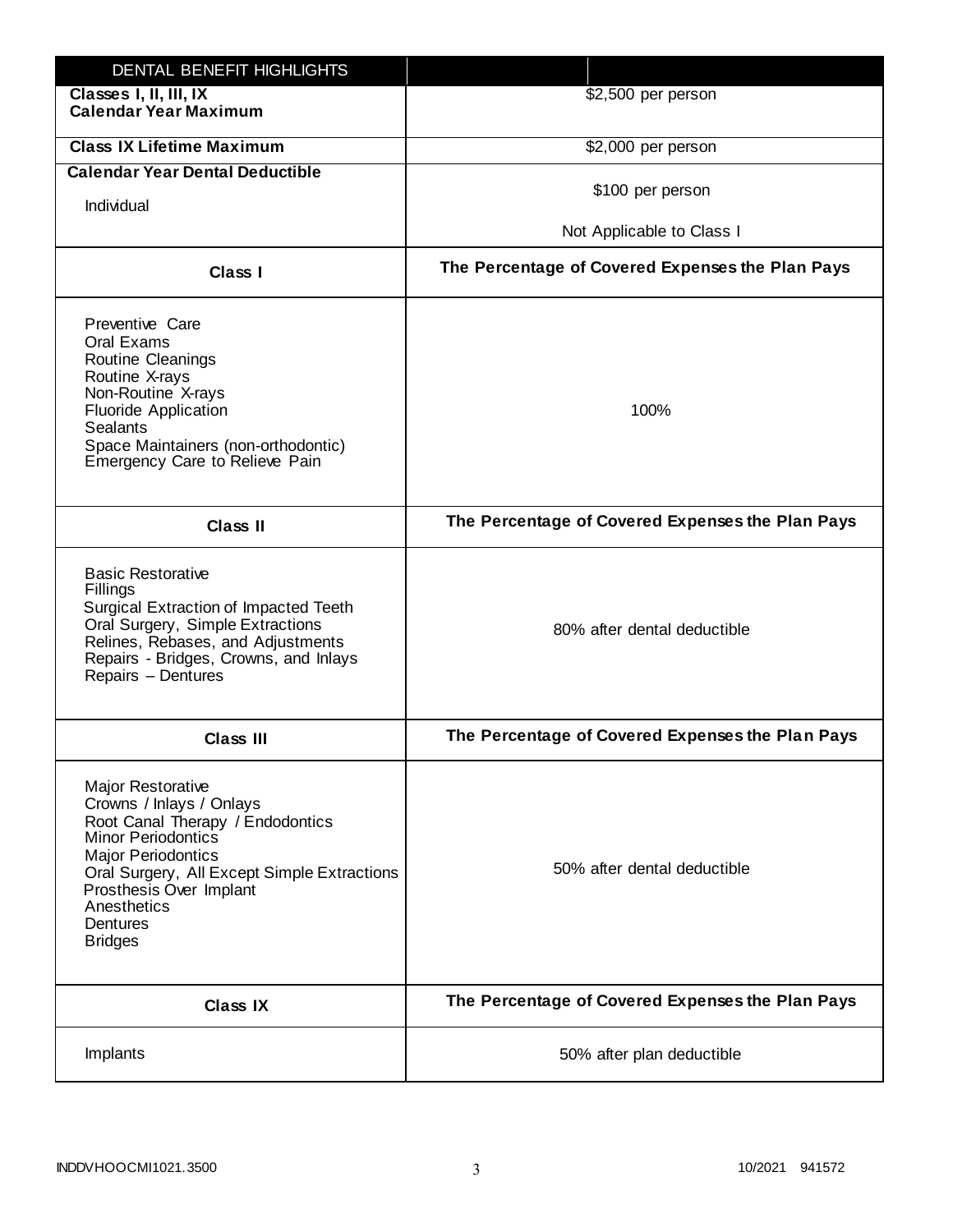| The Schedule - Vision Benefits                                                                  |                                                                                          |
|-------------------------------------------------------------------------------------------------|------------------------------------------------------------------------------------------|
| <b>VISION BENEFIT HIGHLIGHTS</b>                                                                |                                                                                          |
| Eye Examinations, including refraction                                                          | The plan pays 90% of expenses, not to exceed a \$100 calendar<br>year maximum per person |
| Materials (corrective eyeglasses or contact<br>lenses, including fittings and follow-up visits) | \$300 calendar year maximum per person                                                   |

| The Schedule - Hearing Benefits                             |                                        |
|-------------------------------------------------------------|----------------------------------------|
| HEARING BENEFIT HIGHLIGHTS                                  |                                        |
| <b>Hearing Examinations</b>                                 | \$50 calendar year maximum per person  |
| Materials (Hearing Aids, including fittings<br>and repairs) | \$700 calendar year maximum per person |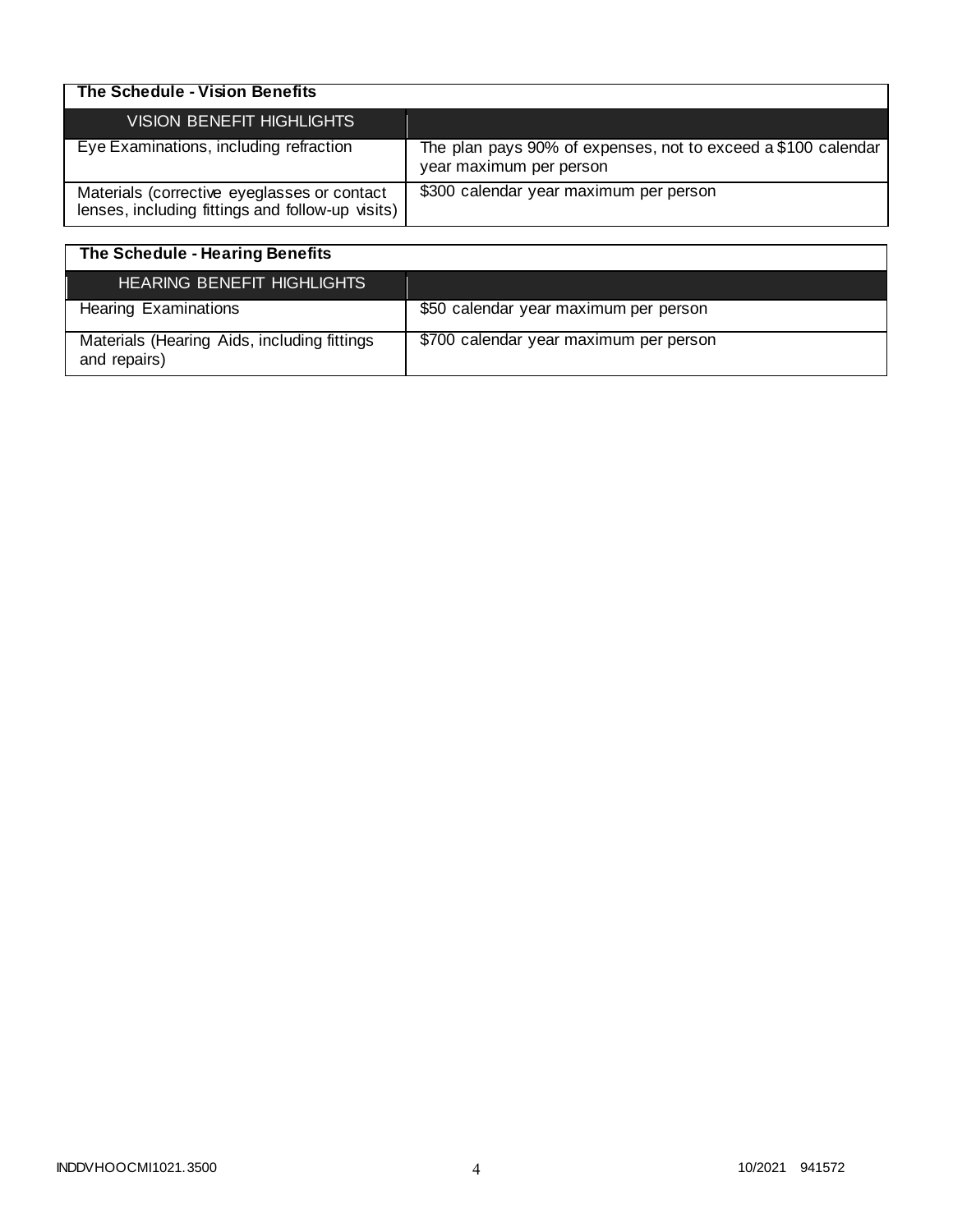# **Waiting Periods**

A Covered Person may access their dental, vision, and hearing benefit insurance once he or she has satisfied the following waiting periods:

- There is no waiting period for Class I or II dental benefits or for vision and hearing benefits.
- After 6 consecutive months of coverage dental benefits will increase to include the list of Class III procedures.
- After 12 consecutive months of coverage dental benefits will increase to include the list of Class IX procedures.

# **Missing Teeth Limitation**

There is no payment for replacement of teeth that are missing when a person first becomes insured. This payment limitation no longer applies after 24 months of continuous coverage.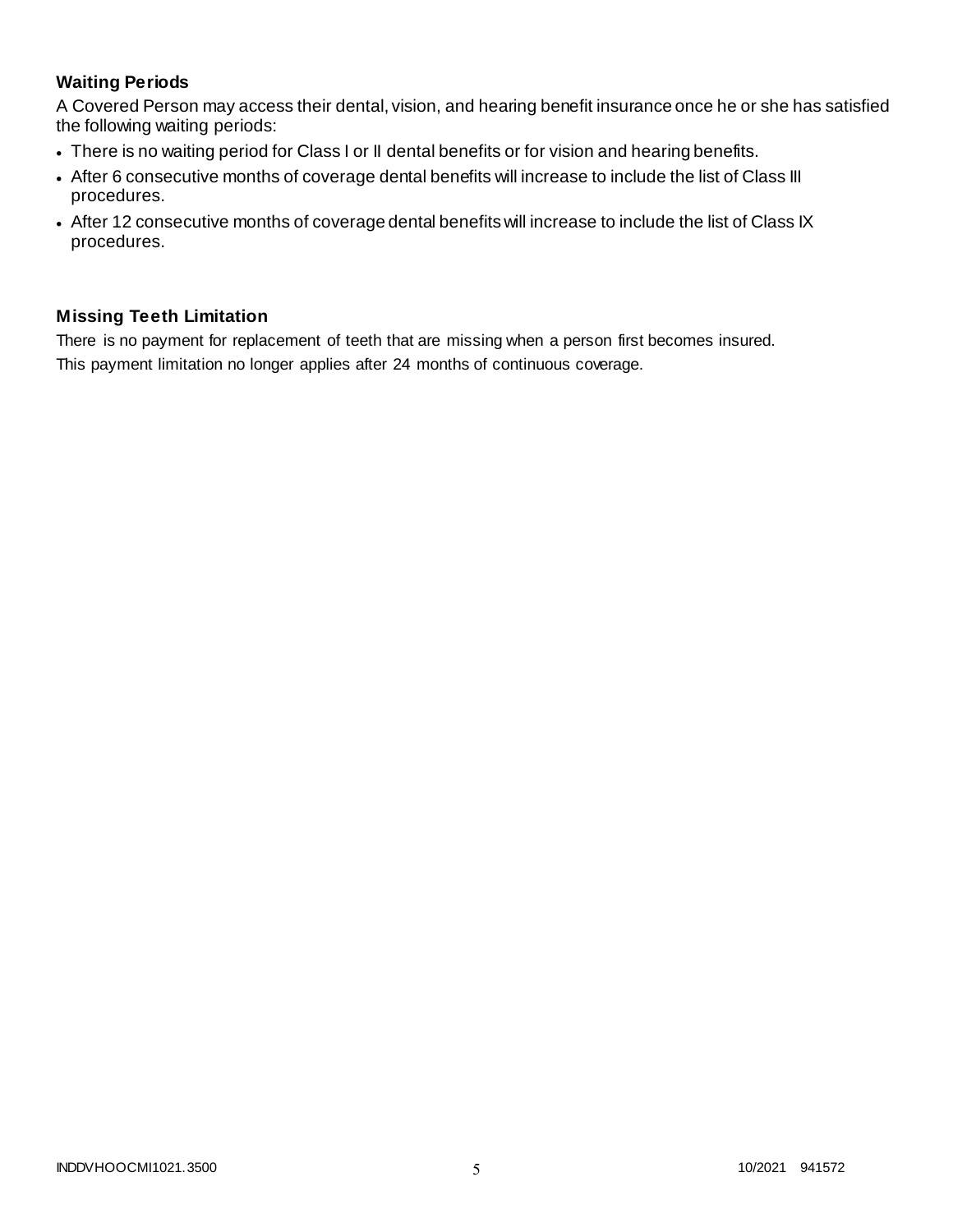# **E. Insured's Financial Responsibility**

The Insured is responsible for paying the monthly or quarterly premium on a timely basis. The Insured is also responsible to pay Providers for charges that are applied to the Deductibles, Coinsurance, and any amounts charged by Non-Participating Dental Providers in excess of the Contracted Fee. In addition, any charges for Medically Necessary and/or Dentally Necessary items that are excluded under the Policy are the responsibility of the Insured.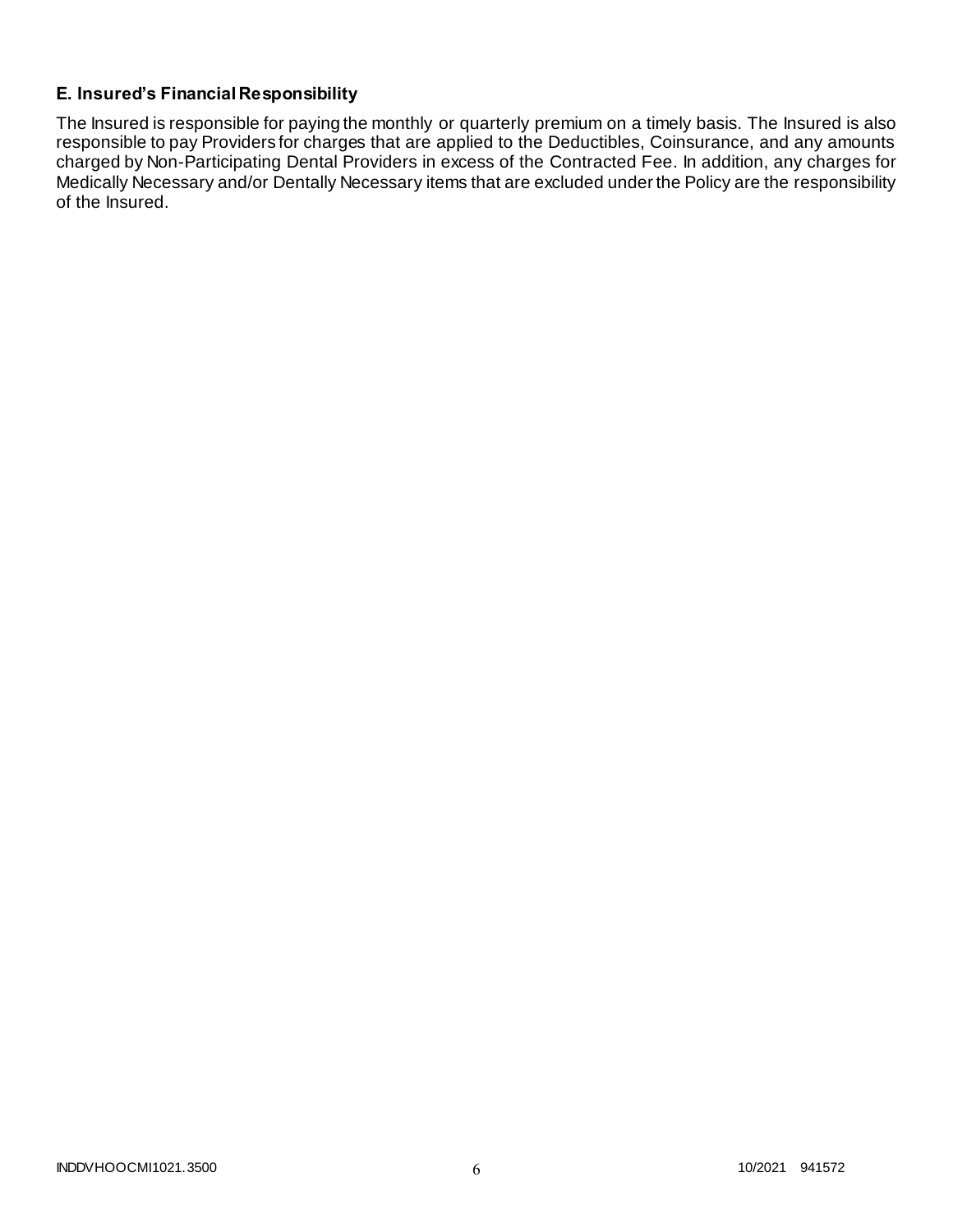# **F. Exclusions And Limitations: What Is Not Covered By This Policy**

# **Expenses Not Covered**

Covered Expenses will not include, and no payment will be made for:

- procedures which are not included in the list of Covered Dental Services, Covered Vision Services, or Covered Hearing Services;
- cone beam imaging;
- instruction for plaque control, oral hygiene and diet;
- core build-ups;
- veneers;
- precious or semi-precious metals for crowns, bridges and abutments;
- restoration of teeth which have been damaged by erosion, attrition or abrasion;
- bite registrations; precision or semi-precision attachments; or splinting;
- orthodontic treatment, except for the treatment of cleft lip and cleft palate;
- general anesthesia or intravenous sedation, when used for the purposes of anxiety control or patient management is not covered; may be considered only when medically or dentally necessary and when in conjunction with covered complex oral surgery;
- athletic mouth guards;
- services performed solely for cosmetic reasons;
- personalization or decoration of any dental device or dental work;
- replacement of an appliance per benefit guidelines;
- services that are medical in nature;
- services and supplies received from a hospital;
- prescription drugs;
- plano lenses;
- VDT (video display terminal)/computer eyeglass benefit;
- medical or surgical treatment of the eyes;
- any type of corrective vision surgery, including LASIK surgery, radial ketatonomy (RK), automated lame llar keratoplasty (ALK), or conductive keratoplasty (CK);
- Orthoptic or vision training and any associated supplemental testing;
- any eye examination, or any corrective eyewear, required by an employer as a condition of employment;
- safety eyewear;
- sub-normal vision aids or non-prescription lenses;
- Magnification or low vision aids not shown as covered in the Schedule of Vision Coverage;
- Assistive Listening Devices (ALDs);
- medical and/or surgical treatment of the internal or external structures of the ear, including but not limited to Cochlear implants;
- Hearing Aids not prescribed by a Licensed Hearing Care Professional;
- ear protective devices or plugs;
- Hearing Aids maintenance/service contracts, ear molds and other miscellaneous repairs;
- Hearing Aids purchased online or over the counter (OTC); or
- Disposable Hearing Aids.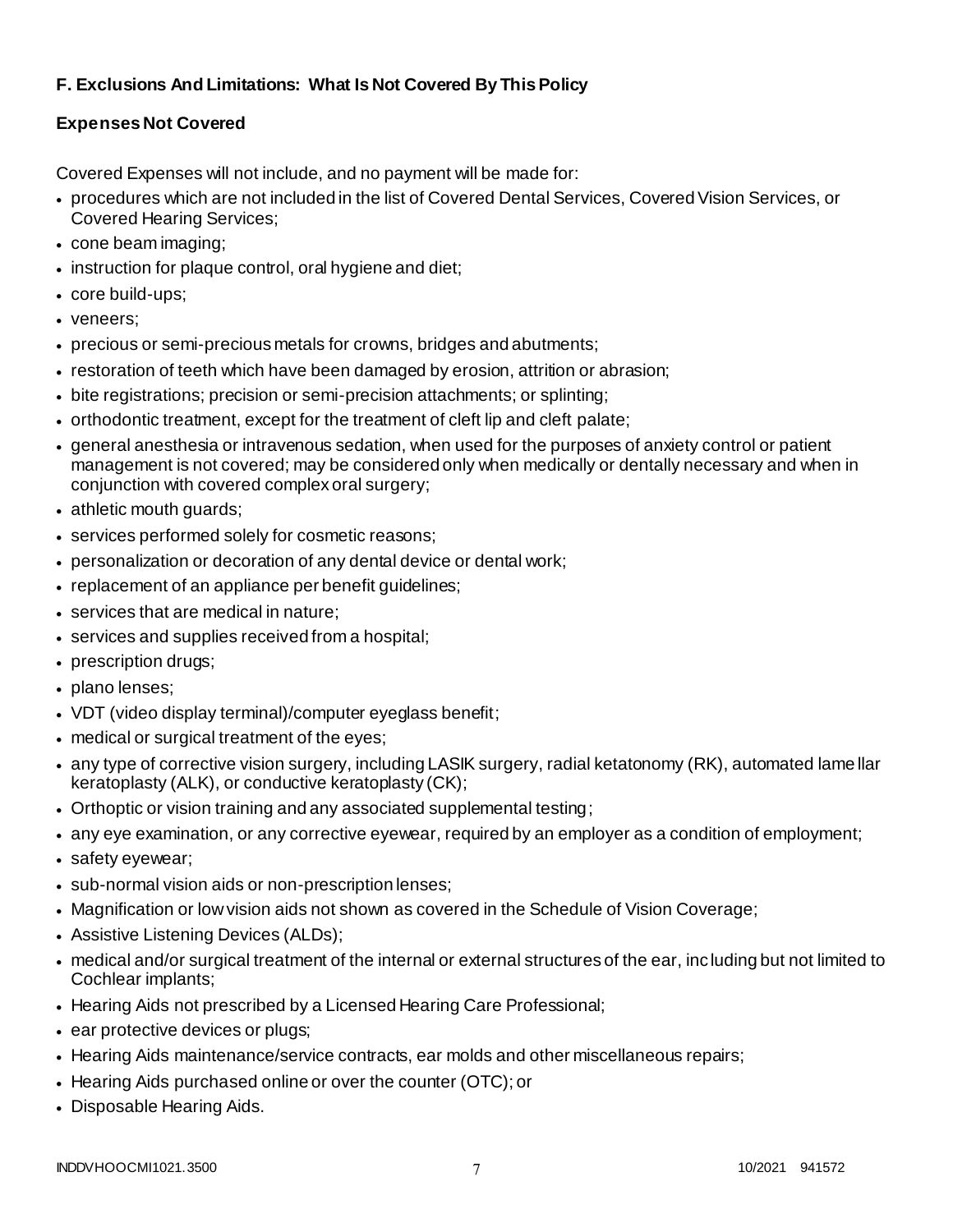## **General Limitations**

No payment will be made for expenses incurred for You or any one of Your Dependents:

- For services not specifically listed as Covered Services in this Policy;
- For services or supplies that are not Medically Necessary;
- For services received before the Effective Date of coverage;
- For services received after coverage under this Policy ends;
- For services for which You have no legal obligation to pay or for which no charge would be made if You did not have insurance coverage;
- For Professional services or supplies received or purchased directly or on Your behalf by anyone, including a Provider, from any of the following:
	- Yourself or Your employer;
	- a person who lives in the Covered Person's home, or that person's employer;
	- a person who is related to the Covered Person by blood, marriage or adoption, or that person's employer.
- for or in connection with an Injury arising out of, or in the course of, any employment for wage or profit;
- for or in connection with a Sickness which is covered under any workers' compensation or similar law;
- for charges made by a Hospital owned or operated by or which provides care or performs services for, the United States Government, if such charges are directly related to a condition which occurred while serving in the military or an associated auxiliary unit;
- services or supplies received due to an act of war, declared or undeclared while serving in the military or an associated auxiliary unit;
- to the extent that payment is unlawful where the person resides when the expenses are incurred;
- for charges which the person is not legally required to pay;
- for charges which would not have been made if the person had no insurance;
- to the extent that billed charges exceed the rate of reimbursement as described in the Schedule;
- for charges for unnecessary care, treatment or surgery;
- to the extent that You or any of Your Dependents is in any way paid or entitled to payment for those expenses by or through a public program, other than Medicaid;
- for or in connection with experimental procedures or treatment methods not approved by the American Dental Association or the appropriate dental specialty society;
- Procedures that are a covered expense under any other plan which provides dental, vision, or hearing benefits;
- To the extent that benefits are paid or payable for those expenses under the mandatory part of any auto insurance policy written to comply with a "no-fault" insurance law or an uninsured motorist insurance law. Cigna will take into account any adjustment option chosen under such part by You or any one of Your Dependents.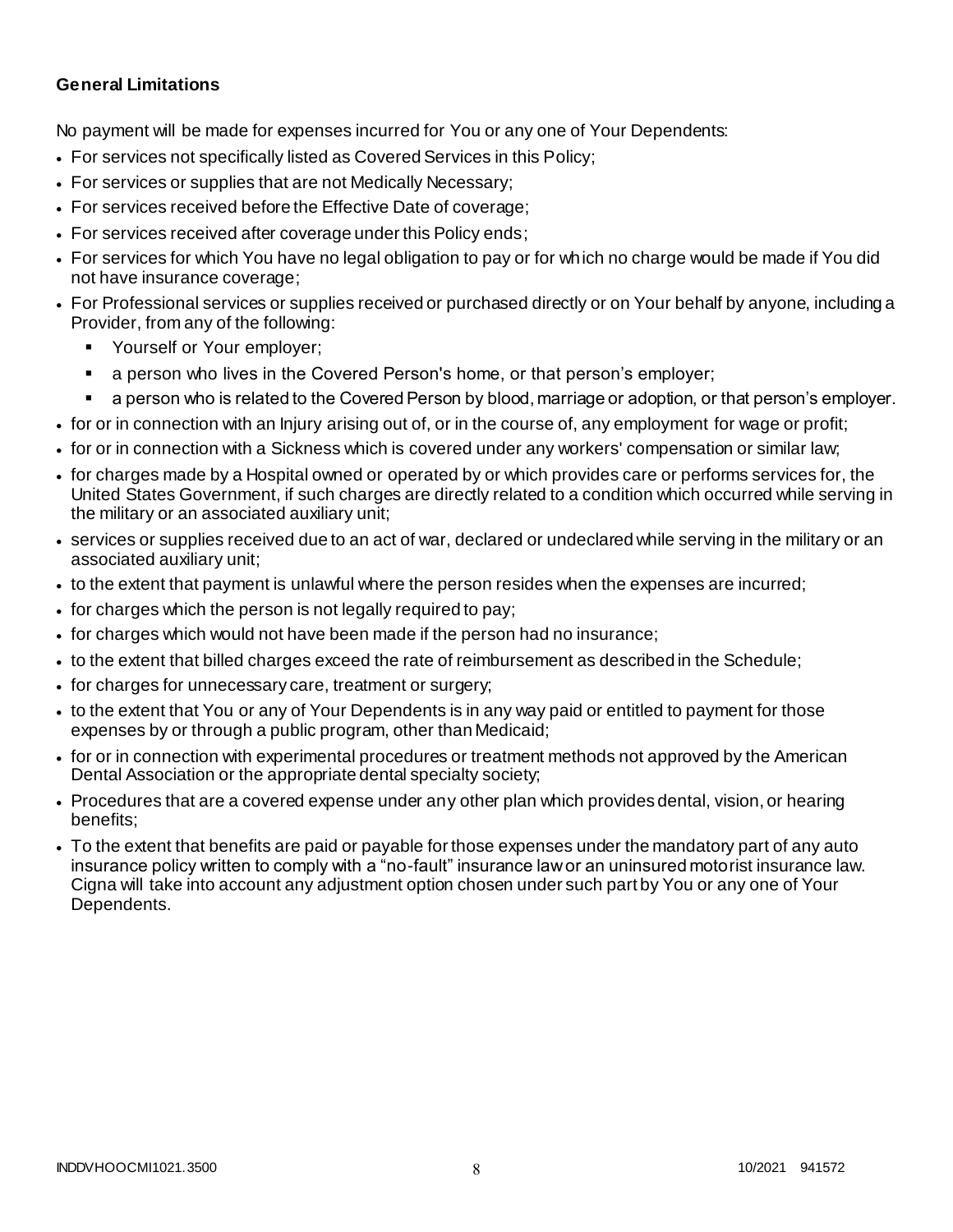## **G. Predetermination of Dental Benefits Program**

Predetermination of Benefits is a voluntary review of a Dentist's proposed treatment plan and expected charges. It is not preauthorization of service and is not required.

The treatment plan should include supporting pre-operative x-rays and other diagnostic materials as requested by Cigna's dental consultant. If there is a change in the treatment plan, a revised plan should be submitted.

Cigna will determine covered dental expenses for the proposed treatment plan. If there is no Predetermination of Benefits, Cigna will determine covered dental expenses when it receives a claim.

Review of proposed treatment is advised whenever extensive dental work is recommended when charges exceed **\$500**.

Predetermination of Benefits is not a guarantee of a set payment. Payment is based on the services that are actually delivered and the coverage in force at the time services are completed.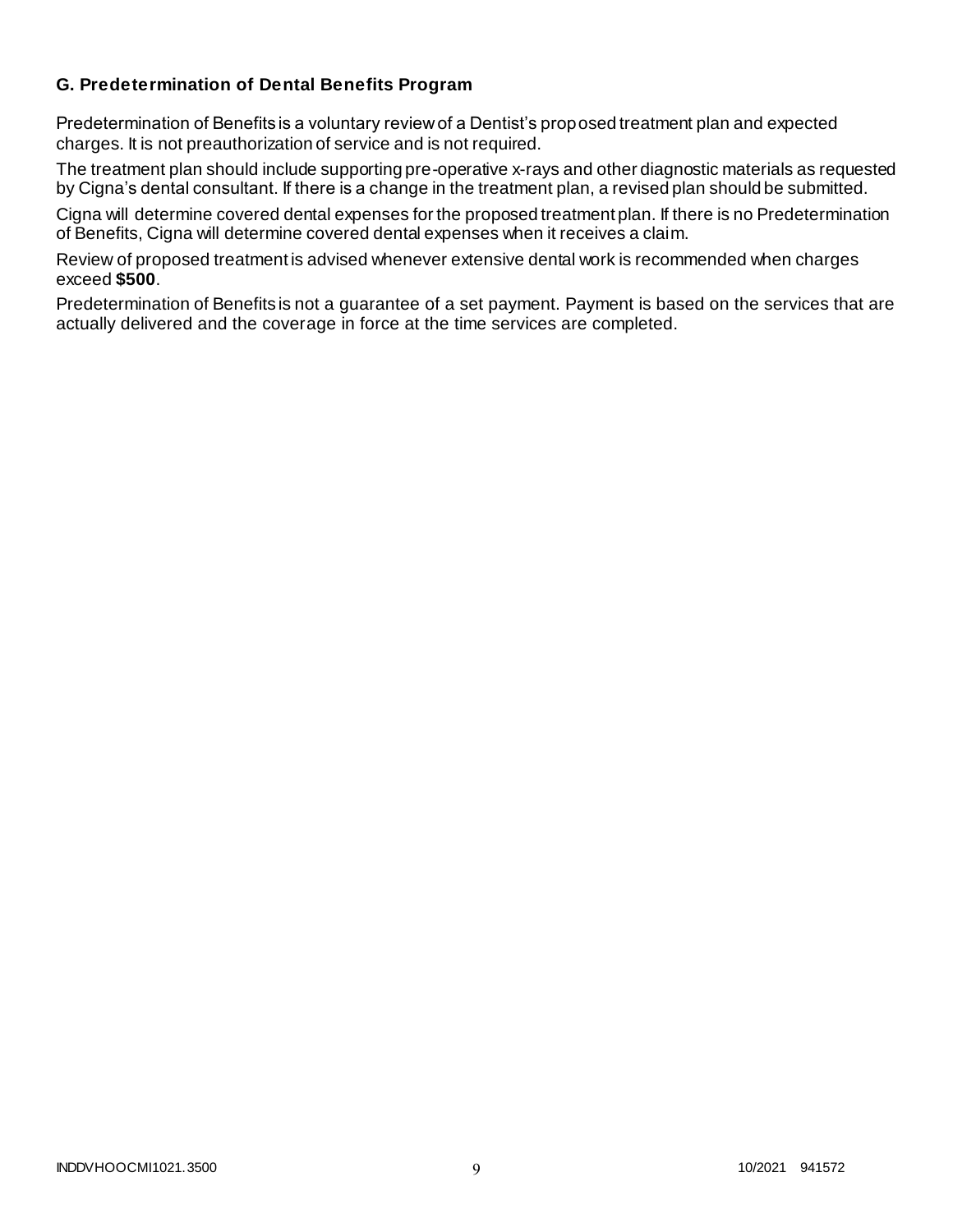## **H. General Provisions**

## **WHEN YOU HAVE A GRIEVANCE OR AN APPEAL**

For the purposes of this section, any reference to "You," "Your" or "Yourself" also refers to a representative or Provider designated by You to act on Your behalf, unless otherwise noted.

We want You to be completely satisfied with the care You receive. That is why We have established a process for addressing Your concerns or grievances and solving Your problems.

#### **Start with Member Services**

We are here to listen and help. If You have a concern or grievance regarding a person, a service, the quality of care, or contractual benefits, You can call Our toll-free number and explain Your concern or grievance to one of Our Customer Service representatives. You can also express that concern or grievance in writing. Please call or write to Us at the following:

Customer Services Toll-Free Number or address on mycigna.com, explanation of benefits or claim form

We will do Our best to resolve the matter on Your initial contact. If We need more time to review or investigate Your concern or grievance, We will get back to You as soon as possible, but in any case within 30 days.

If You are not satisfied with the results of a coverage decision, You can start the appeals procedure.

#### **Appeals Procedure**

Cigna has a two step appeals procedure for coverage decisions. To initiate an appeal, You must submit a request for an appeal in writing within 365 days of receipt of a denial notice. You should state the reason why You feel Your appeal should be approved and include any information supporting Your appeal. If You are unable or choose not to write, You may ask to register Your appeal by telephone. Call or write to Us at the toll-free number or address on Your Benefit Identification card, explanation of benefits or claim form.

## **Level One Appeal**

Your appeal will be reviewed with a full investigation and the decision made by someone not involved in the initial decision. Appeals involving Medical Necessity or clinical appropriateness will be considered by a health care professional. The health care professional will have knowledge of the medical condition, procedure or treatment indicated in the appeal; they are licensed in the same profession and have a similar specialty; they were not involved in any part of the initial investigation of the complaint or grievance and were not involved until now in the appeal; and do not have a direct business relationship with You or the initial Provider that recommended the procedure, treatment or service in the appeal.

For level one appeals, We will respond in writing with a decision of the investigation within 30 calendar days after We receive an appeal for a postservice coverage determination.

If You are not satisfied with Our level-one appeal decision, You may request a level-two appeal.

## **Level Two Appeal**

If You are dissatisfied with Our level one appeal decision, You may request a second review. To start a level two appeal, follow the same process required for a level one appeal.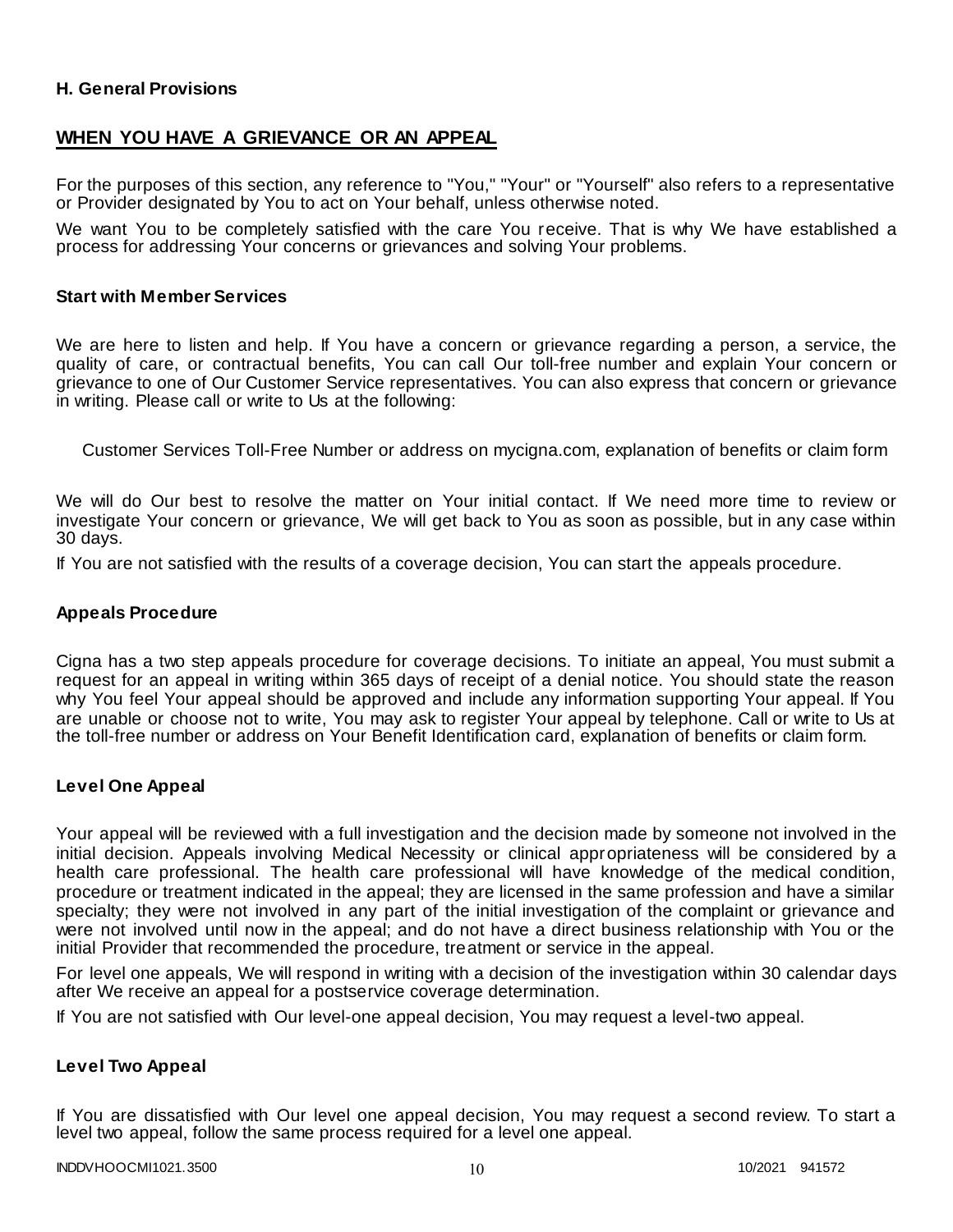Most requests for a second review will be conducted by the Appeals Committee, which consists of at least three people. Anyone involved in the prior decision may not vote on the Committee. For appeals involving Medical Necessity or clinical appropriateness, the Committee will consult with at least one Dentist reviewer in the same or similar specialty as the care under consideration. You may present Your situation to the Committee in person or by conference call.

For level two appeals We will acknowledge in writing that We have received Your request and schedule a Committee review. For postservice claims, the Committee review will be completed within 30 calendar days. You will be notified in writing of the Committee's decision within five working days after the Committee meeting, and within the Committee review time frames above if the Committee does not approve the requested coverage.

## **Expedited Appeal**

An expedited appeal applies if a grievance is submitted and a Provider, orally or in writing, attests that the time frame for a grievance under a normal Level One Appeal would seriously jeopardize the life or health of the Covered Person or would jeopardize the Covered Person's ability to regain maximum function. A determination will be made by Us not later than 72 hours after receipt of an expedited appeal. Within 10 days after receipt of a determination, the Covered Person may request a determination of the matter by the director under an external appeal process. If the determination by Us is made orally, We shall provide a written confirmation of the determination to the Covered Person not later than 2 business days after the oral determination.

## **Notice of Benefit Determination on Appeal**

Every notice of an appeal decision of the investigation will be provided in writing or electronically and, if an adverse determination, will include:

- (1) the specific reason or reasons for the denial decision;
- (2) reference to the specific Policy provisions on which the decision is based;
- (3) a statement that the claimant is entitled to receive, upon request and free of charge, reasonable access to and copies of all documents, records, and other Relevant Information as defined;
- (4) upon request and free of charge, a copy of any internal rule, guideline, protocol or other similar criterion that was relied upon in making the adverse determination regarding Your appeal, and an explanation of the scientific or clinical judgment for a determination that is based on a medical necessity, experimental treatment or other similar exclusion or limit.

All records related to the grievance will be maintained by Cigna Health and Life Insurance Company for a minimum of two years following the year the grievance was filed.

## **Relevant Information**

Relevant Information is any document, record, or other information which was relied upon in making the benefit determination; was submitted, considered, or generated in the course of making the benefit determination, without regard to whether such document, record, or other information was relied upon in making the benefit determination; demonstrates compliance with the administrative processes and safeguards required by federal law in making the benefit determination; or constitutes a statement of policy or guidance with respect to the plan concerning the denied treatment option or benefit or the claimant's diagnosis, without regard to whether such advice or statement was relied upon in making the benefit determination.

## **External Appeal Process**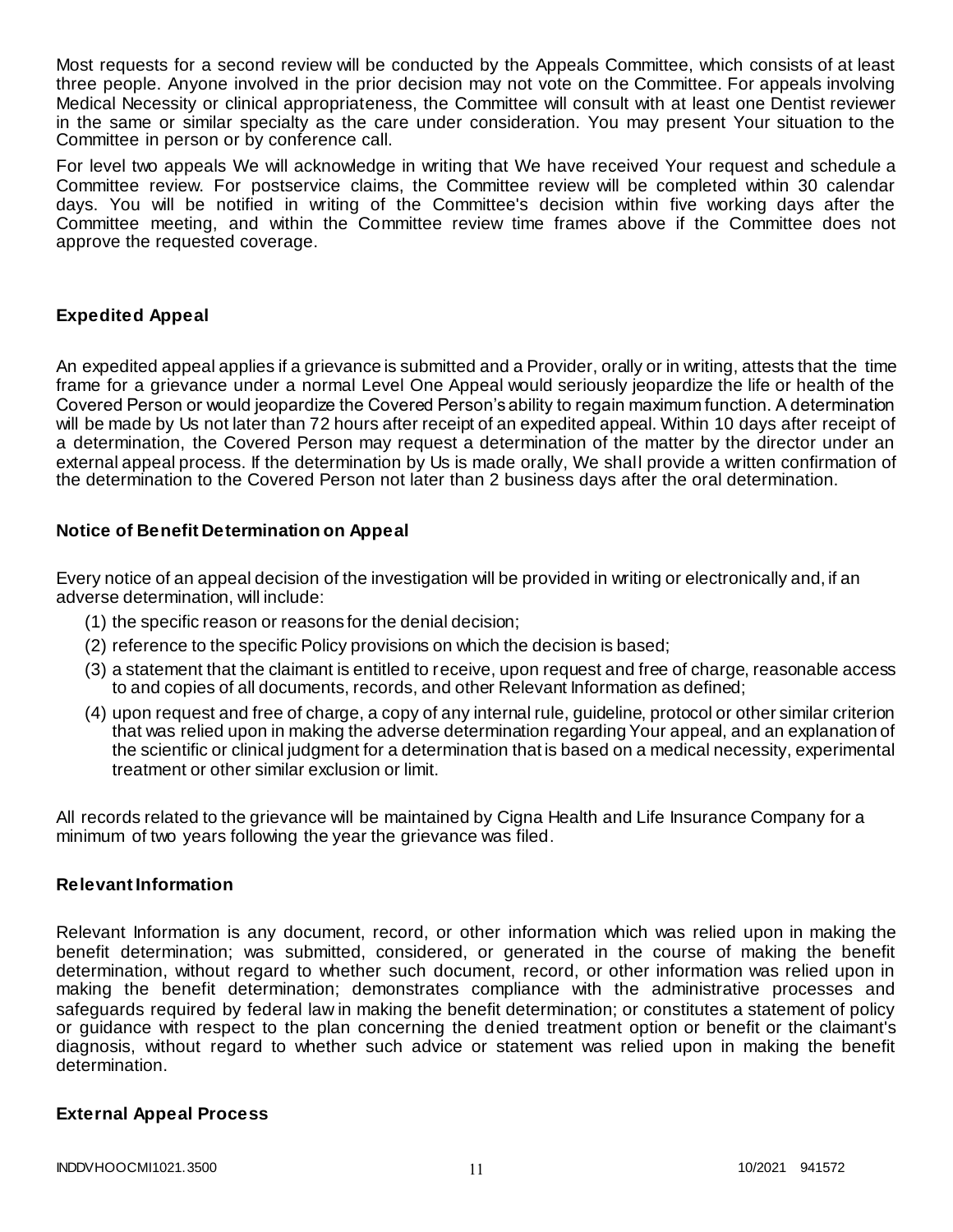Once the appeals and grievance process has been exhausted, You have the right to request an external appeal review within 127 days after receipt of our adverse decision or coverage denial with the Director of the Michigan Department of Insurance and Financial Services. The request for an external review must be in writing and should include all necessary information and documents pertaining to the adverse decision. As part of the request for an external review, You must provide written consent authorizing the Director to obtain all necessary medical records from both Us and any health care Provider used for review purposes regarding the decision to deny, limit, reduce or terminate coverage. All medical records used in the external review process will be held in confidence.

You may contact the Michigan's Department of Insurance and Financial Services at: Department of Insurance and Financial Services Office of General Counsel – Appeals Section (by mail) P.O. Box 30220 Lansing, MI 48909-7720 (by courier/delivery) 530 W. Allegan Street, 7th Floor Lansing MI 48933 Online Portal: https://difs.state.mi.us/Complaints/ExternalReview.aspx E-mail: DIFS-HealthAppeal@michigan.gov Phone: (877) 999-6442 Fax: (517) 284-8837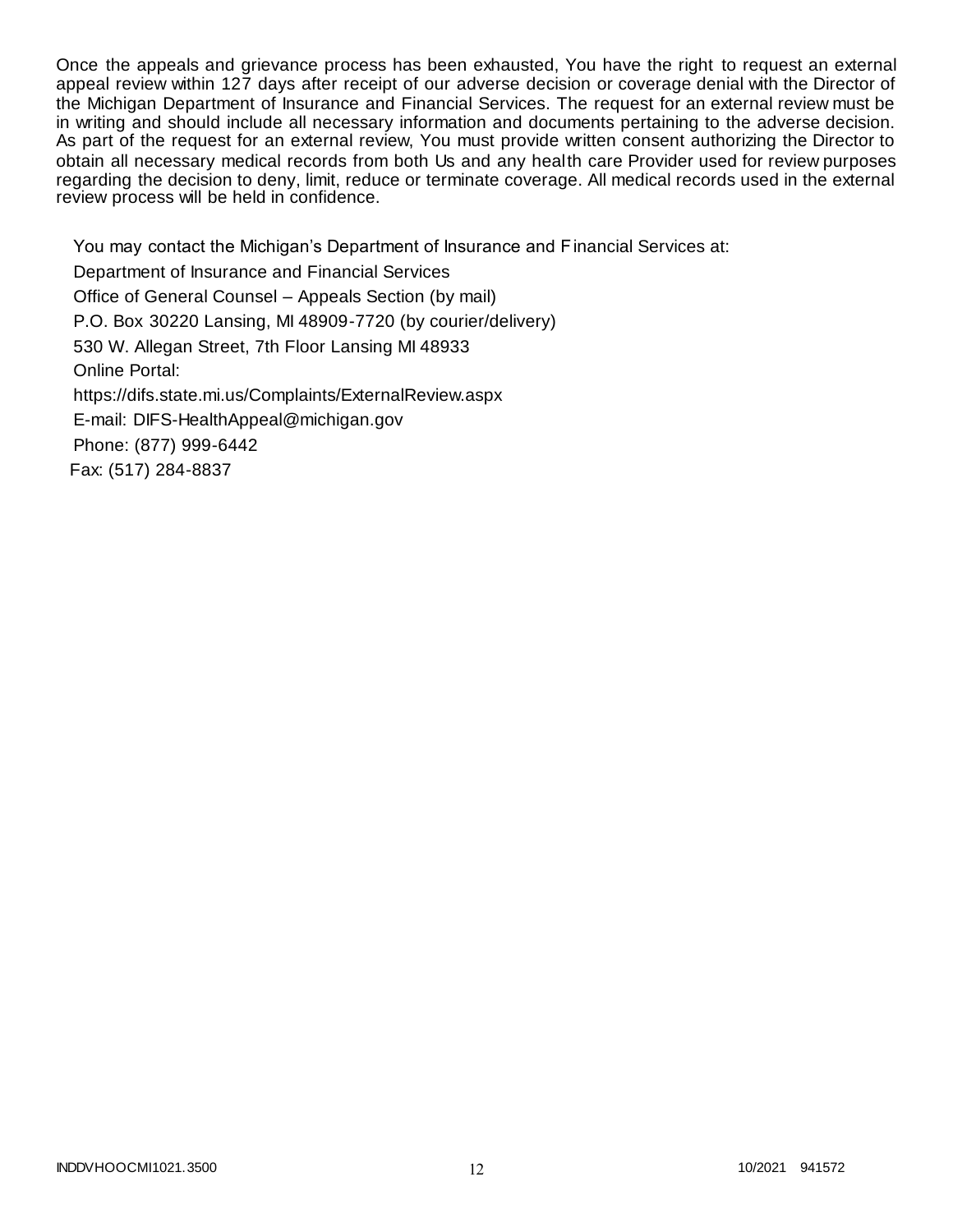# **I. Participating Dental Providers**

Cigna will provide a current list of Dentists currently participating with Cigna and their locations to each Covered Person upon request.

To verify if a Dentist is currently participating with Cigna and is accepting new Cigna Insureds, the Covered Person should visit Our website at mycigna.com.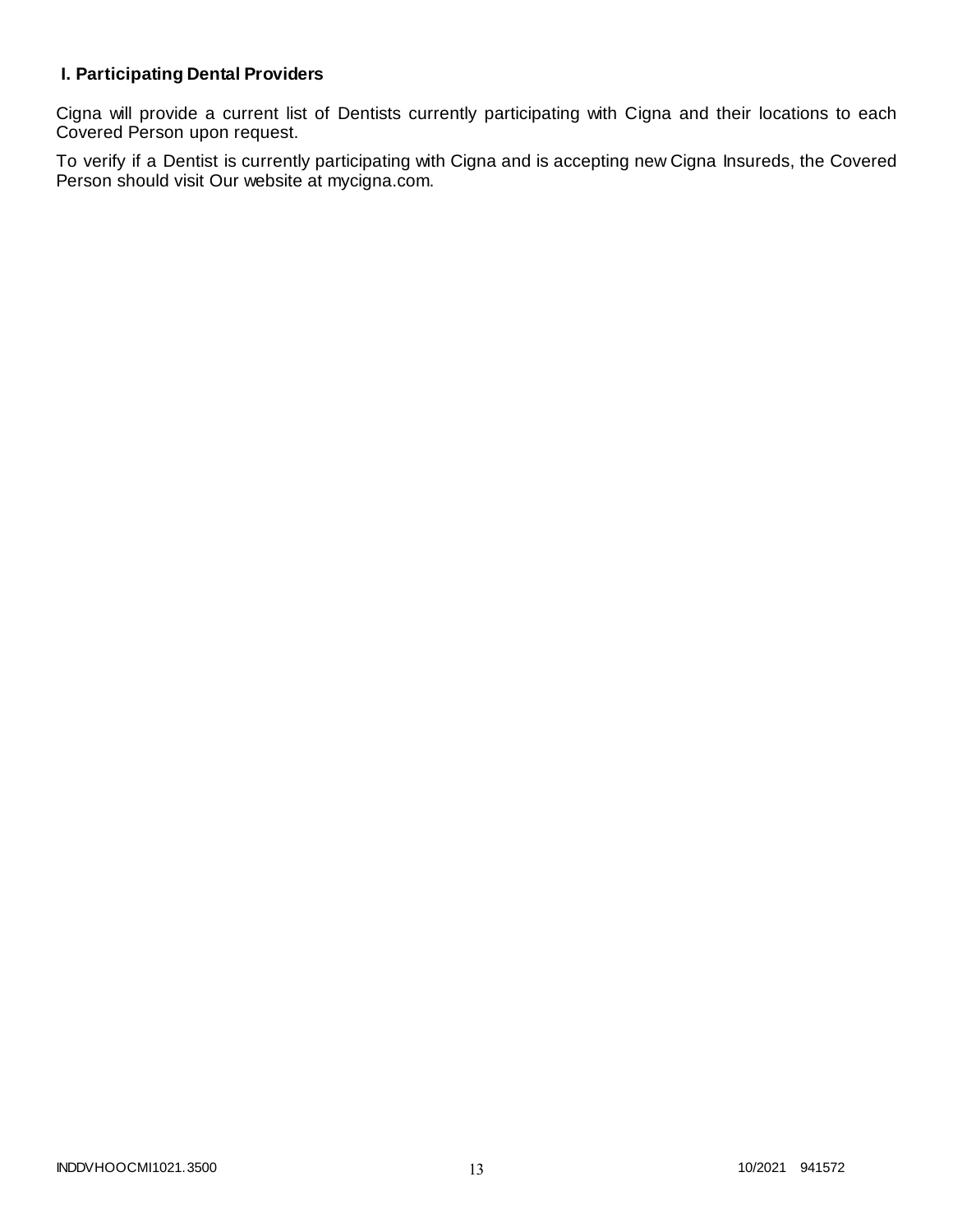## **J. Renewability, Eligibility, and Continuation**

1. The Policy will renew except for the specific events stated in the Policy. Cigna may change the premiums of the Policy with 60 days written notice to the Insured. However, Cigna will not refuse to renew or change the premium schedule for the Policy on an individual basis, but only for all Insureds in the same class and covered under the same Policy as You.

2. The individual plan is designed for residents of Michigan who are not enrolled under or covered by any other group or individual health coverage. You must notify Cigna of all changes that may affect any Covered Person's eligibility under the Policy.

3. You or Your Dependent(s) will become ineligible for coverage:

- When premiums are not paid according to the due dates and grace periods described in the premium section.
- With respect to Your Spouse, Domestic Partner, or partner to a Civil Union: when the Spouse is no longer married to the Insured or when the union is dissolved.
- With respect to You and Your Family Member(s): when You no longer meet the requirements listed in the Conditions of Eligibility section.
- The date the Policy terminates.
- When the Insured no longer lives in the Service Area.

4. If a Covered Person's eligibility under this Plan would terminate due to the Insured's death, divorce or if other Dependents would become ineligible due to age or no longer qualify as dependents for coverage under this Plan; except for the Insured's failure to pay premium, the Covered Person's insurance will be continued if the Covered Person exercising the continuation right notifies Cigna and pays the appropriate monthly premium within 60 days following the date this Policy would otherwise terminate. Any waiting periods in the new Plan will be considered as being met to the extent coverage was in force under this Plan.